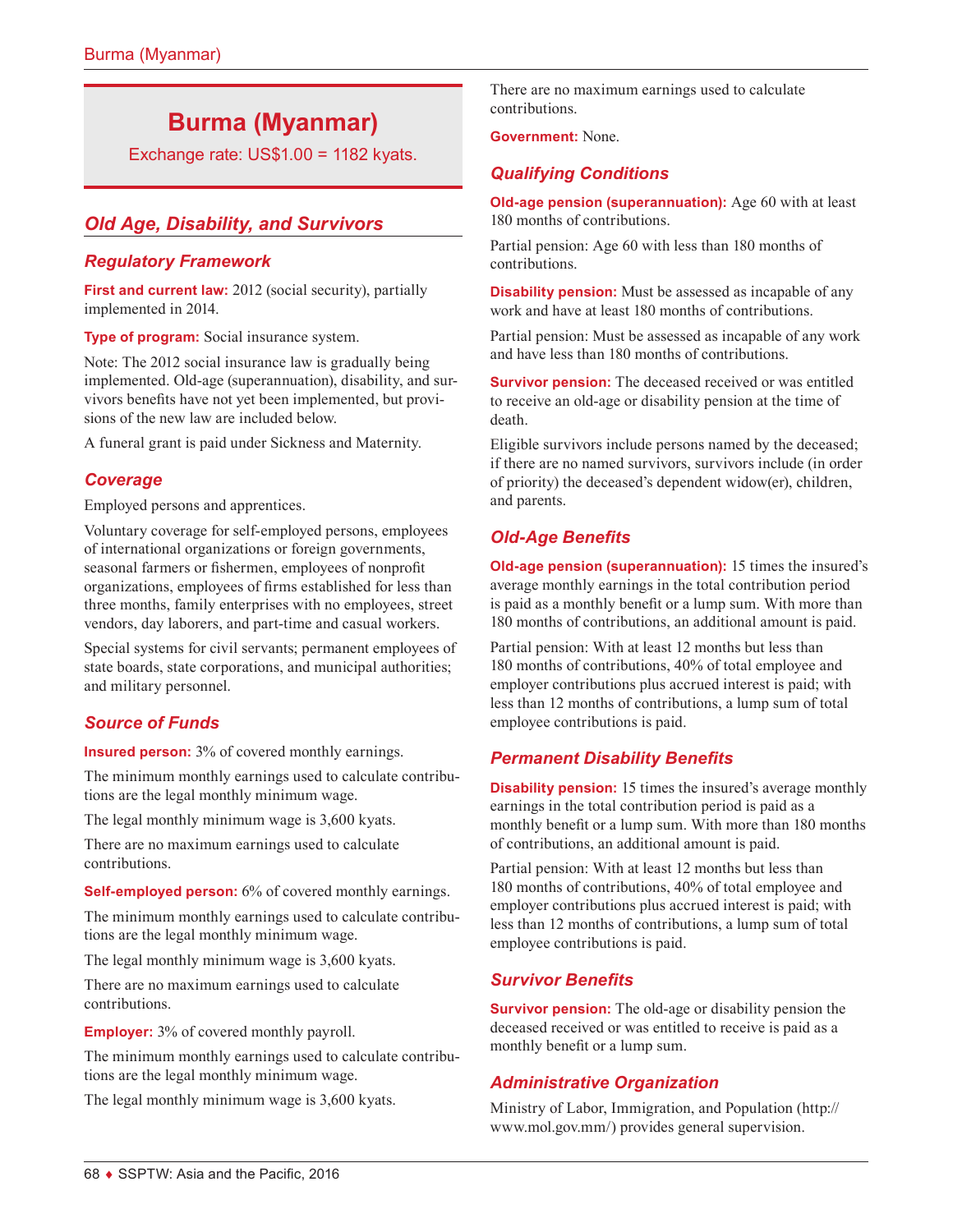# *Sickness and Maternity*

#### *Regulatory Framework*

**First law:** 1954 (social security), implemented in 1956.

**Current law:** 2012 (social security), partially implemented in 2014.

**Type of program:** Social insurance system.

Note: The 2012 social insurance law is gradually being implemented. Cash sickness, maternity, and paternity benefits and medical benefits have been implemented.

## *Coverage*

Employed persons and apprentices.

Voluntary coverage for self-employed persons, employees of international organizations or foreign governments, seasonal farmers or fishermen, employees of nonprofit organizations, employees of firms established for less than three months, family enterprises with no employees, street vendors, day laborers, and part-time and casual workers.

Special systems for civil servants; permanent employees of state boards, state corporations, and municipal authorities; and military personnel.

## *Source of Funds*

**Insured person:** 2% (2.5% for pensioners) of covered monthly earnings.

The minimum monthly earnings used to calculate contributions are the legal monthly minimum wage.

The legal monthly minimum wage is 3,600 kyats.

There are maximum earnings used to calculate contributions.

The insured's contributions also finance family allowances.

**Self-employed person:** 4% (5% for pensioners) of covered monthly earnings.

The minimum monthly earnings used to calculate contributions are the legal monthly minimum wage.

The legal monthly minimum wage is 3,600 kyats.

There are maximum earnings used to calculate contributions.

The insured's contributions also finance family allowances.

**Employer:** 2% (2.5% for pensioners) of covered monthly payroll.

The minimum monthly earnings used to calculate contributions are the legal monthly minimum wage.

The legal monthly minimum wage is 3,600 kyats.

There are no maximum earnings used to calculate contributions.

The employer's contributions also finance family allowances.

**Government:** Subsidies as required.

#### *Qualifying Conditions*

**Sickness benefit:** Must have worked at least six months for the same employer and have at least four months of contributions in the last six months before the incapacity began. A medical officer of the Social Security Board must certify the insured as incapable of work.

Coverage is provided after the last day of covered employment for involuntarily unemployed persons registered as unemployed.

**Maternity benefit:** Must have at least six months of contributions in the 12 months before the date of childbirth or miscarriage.

**Maternity grant:** Paid to an insured woman who gives birth.

**Paternity benefit:** Paid to the insured husband of an insured woman who takes maternity leave. Must have at least six months of contributions in the 12 months before the date of childbirth or miscarriage.

**Paternity grant:** Paid to an insured man whose uninsured wife gives birth.

**Medical benefits:** Must be in insured employment. There is no minimum qualifying period.

Coverage is provided after the last day of covered employment for involuntarily unemployed persons registered as unemployed.

**Funeral grant:** Paid to persons named by the deceased. If there are no named survivors, the grant is paid to (in order of priority), the deceased's dependent widow(er), children, parents, or the person who paid for the funeral.

## *Sickness and Maternity Benefits*

**Sickness benefit:** 60% of the insured's average monthly earnings in the four months before the incapacity began is paid from the first day of incapacity for up to 26 weeks for one illness.

**Maternity benefit:** 70% of the insured's average monthly wage in the 12 months before childbirth is paid for up to six weeks before and eight weeks after the expected date of childbirth (for a total of six weeks in case of miscarriage).

**Maternity grant:** A lump sum of 50% of the insured's average monthly wage in the 12 months before childbirth is paid for a single birth; 75% for twins; or 100% for triplets or larger multiples.

**Paternity benefit:** 70% of the insured's average monthly wage in the year before the paternity leave is paid for up to 15 days.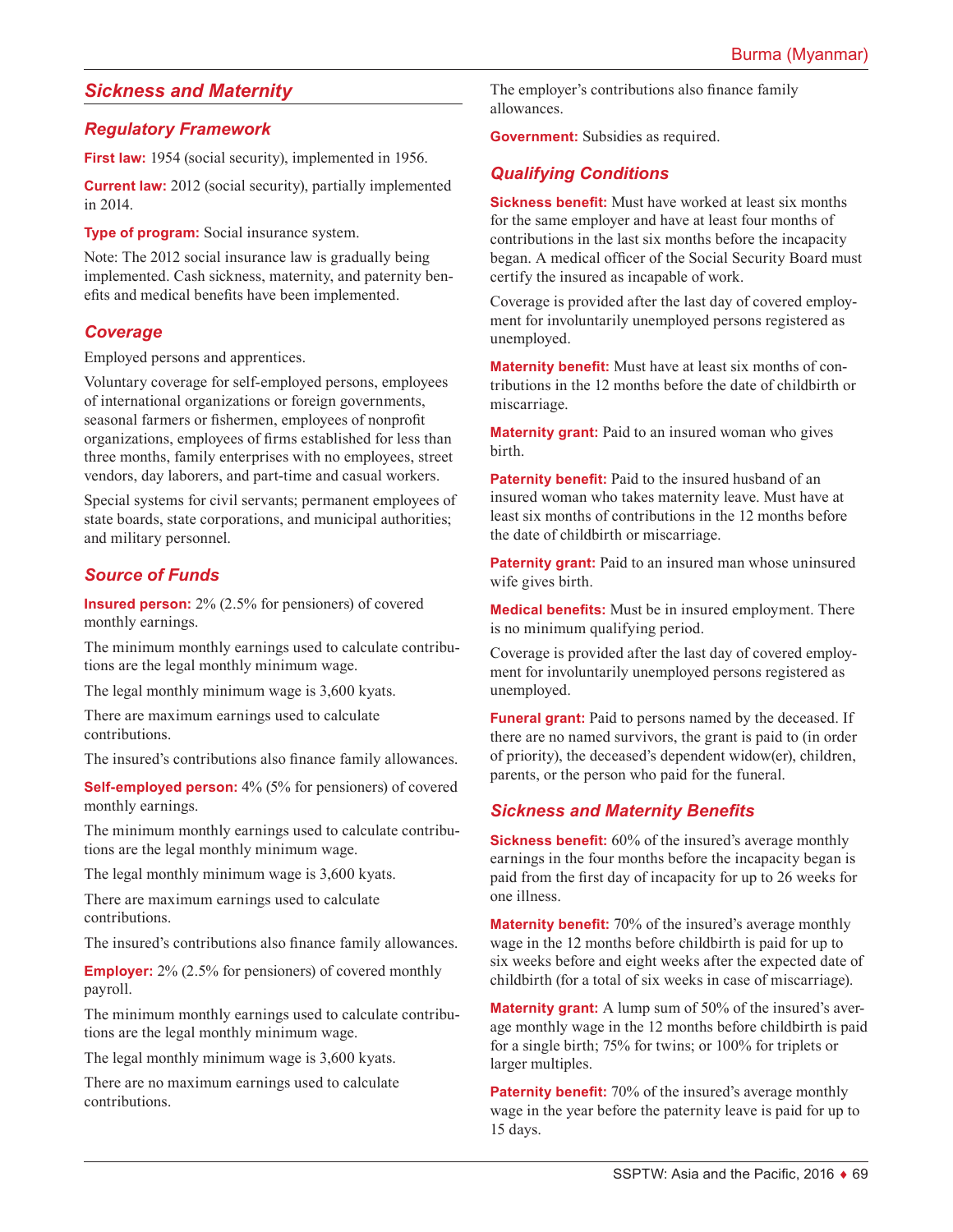**Paternity grant:** A lump sum of 50% of the maternity grant is paid.

**Funeral grant:** Up to five times the insured's average monthly earnings (or up to five times the unemployment benefit amount if the insured was unemployed) in the last four months is paid.

## *Workers' Medical Benefits*

The Social Security Board's dispensaries and hospitals, large employer dispensaries, and public hospitals provide medical services directly to patients. Insured persons registered with a dispensary are covered only for services provided by the dispensary (except for emergencies or upon referral from the dispensary). Medical benefits include medical care at the dispensary, specialist and laboratory services at a diagnostic center, x-rays, necessary hospitalization, physical therapy, prostheses, appliances, and medicine.

Benefits are paid for up to 26 weeks for one illness (may be extended for an additional 26 weeks in certain circumstances).

# *Dependents' Medical Benefits*

Pediatric care is provided for an insured woman's child up to age 1.

# *Administrative Organization*

Ministry of Labor, Immigration, and Population ([http://](http://www.mol.gov.mm/) [www.mol.gov.mm/](http://www.mol.gov.mm/)) provides general supervision.

Social Security Board collects contributions and pays benefits.

# *Work Injury*

## *Regulatory Framework*

**First laws:** 1923 (workmen's compensation) and 1954 (social security), implemented in 1956.

**Current law:** 2012 (social security), partially implemented in 2014.

**Type of program:** Social insurance system.

Note: The 2012 social insurance law is gradually being implemented. Work injury benefits have been implemented.

The 1923 law (employer-liability system) is still in force for agricultural workers not covered by the current law. A funeral grant is paid under Sickness and Maternity.

## *Coverage*

Employed persons and apprentices.

Voluntary coverage for self-employed persons, employees of international organizations or foreign governments, seasonal farmers or fishermen, employees of nonprofit organizations, employees of firms established for less than three months, family enterprises with no employees, street vendors, day laborers, and part-time and casual workers.

Special systems for civil servants; permanent employees of state boards, state corporations, and municipal authorities; and military personnel.

#### *Source of Funds*

**Insured person:** None.

**Self-employed person:** Information is not available.

**Employer:** 1% to 1.5% of covered monthly payroll, depending on the size of the business and the accident rate.

The minimum monthly earnings used to calculate contributions are the legal monthly minimum wage.

The legal monthly minimum wage is 3,600 kyats.

There are no maximum earnings used to calculate contributions.

**Government:** None.

## *Qualifying Conditions*

There is no minimum qualifying period.

# *Temporary Disability Benefits*

70% of the insured's average monthly earnings in the four months before the incapacity began is paid from the first day of incapacity for up to 12 months.

# *Permanent Disability Benefits*

**Permanent disability pension:** If assessed with a total disability, 70% of the insured's average monthly earnings in the four months before the disability began is paid.

Constant-attendance supplement: 10% of the permanent disability pension is paid if the insured requires the constant attendance of others to perform daily functions, as certified by a medical officer of the Social Security Board.

Partial disability: A percentage of the full pension is paid according to the assessed loss of capacity; if the loss of capacity is less than 20%, a lump sum of five years of the permanent disability pension is paid.

Medical officers of the Social Security Board assess the percentage loss of capacity and may reassess it at any time at the request of the board. The board can temporarily or permanently suspend benefits if the insured fails to attend requested medical examinations.

## *Workers' Medical Benefits*

The Social Security Board's dispensaries and hospitals, large employer dispensaries, and public hospitals provide medical services directly to patients. Insured persons registered with a dispensary are covered only for services provided by the dispensary (except for emergencies or upon referral from the dispensary). Medical benefits include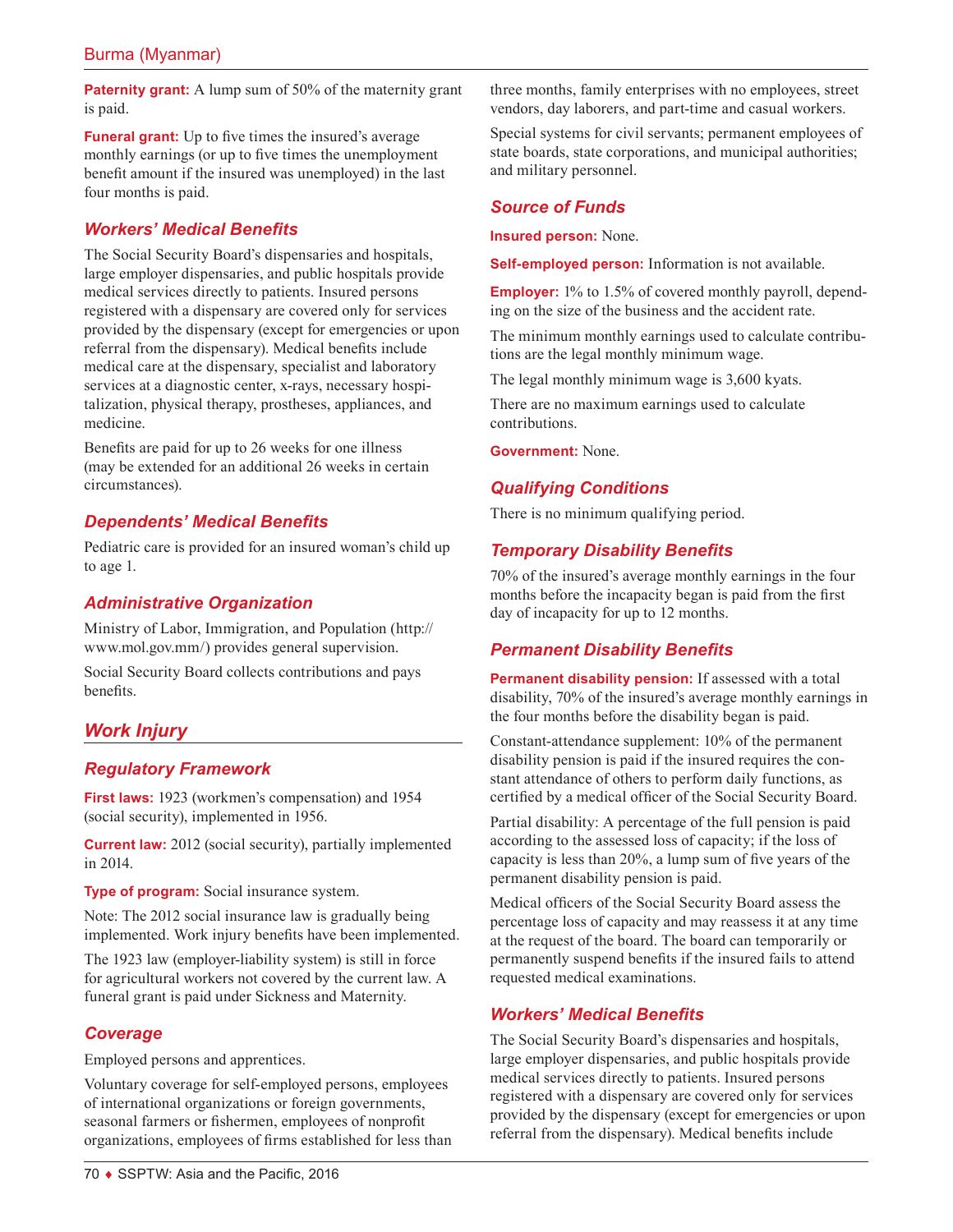medical care at the dispensary, emergency home health care, specialist and laboratory services at a diagnostic center, x-rays, necessary hospitalization, physical therapy, prostheses, appliances, and medicine.

There is no limit to duration.

#### *Survivor Benefits*

**Survivor pension:** With up to 60 months of contributions, 30 times the deceased's average monthly earnings in the four months before death is paid; with 60 to 119 months of contributions, 50 times the deceased's average monthly earnings; with 120 to 239 months, 60 times the deceased's average monthly earnings; and with at least 240 months of contributions, 80 times the deceased's average monthly earnings.

Eligible survivors include persons named by the deceased. If there are no named survivors, survivors include (in order of priority) the deceased's dependent widow(er), children, and parents.

**Other eligible survivors:** A pension is paid to a widower or dependent relatives who are elderly or have a disability. The pension for other survivors is determined by the Social Security Board, depending on the nature of the survivor's relationship with the deceased, personal income, working capacity, and other related conditions.

#### *Administrative Organization*

Ministry of Labor, Immigration, and Population ([http://](http://www.mol.gov.mm) [www.mol.gov.mm/](http://www.mol.gov.mm)) provides general supervision.

Social Security Board administers contributions and benefits.

# *Unemployment*

#### *Regulatory Framework*

**First and current law:** 2012 (social security), partially implemented in 2014.

**Type of program:** Social insurance system.

Note: The 2012 social insurance law is gradually being implemented. Unemployment benefits have not yet been implemented, but provisions of the new law are included below.

#### *Coverage*

Employed persons and apprentices.

Exclusions: Self-employed persons, employees of international organizations or foreign governments, seasonal farmers or fishermen, employees of nonprofit organizations, employees of firms established for less than three months, family enterprises with no employees, street vendors, day laborers, and part-time and casual workers.

Voluntary coverage is available.

Special systems for civil servants; permanent employees of state boards, state corporations, and municipal authorities; and military personnel.

# *Source of Funds*

**Insured person:** 1% of covered monthly earnings.

The minimum monthly earnings used to calculate contributions are the legal monthly minimum wage.

The legal monthly minimum wage is 3,600 kyats.

There are no maximum earnings used to calculate contributions.

**Self-employed person:** 2% of covered monthly earnings.

The minimum monthly earnings used to calculate contributions are the legal monthly minimum wage.

The legal monthly minimum wage is 3,600 kyats.

There are no maximum earnings used to calculate contributions.

**Employer:** 1% of covered monthly payroll.

The minimum monthly earnings used to calculate contributions are the legal monthly minimum wage.

The legal monthly minimum wage is 3,600 kyats.

There are no maximum earnings used to calculate contributions.

**Government:** None.

# *Qualifying Conditions*

Must have at least 36 months of contributions, be registered at a local labor exchange office, and be capable of and available for work. Unemployment must not be due to voluntary leaving, misconduct, or the refusal of a suitable job offer.

#### *Unemployment Benefits*

50% of the insured's average monthly earnings in the last year before unemployment is paid for up to two months. An additional month of the unemployment benefit is paid for each 12-month period of contributions exceeding 36 months, up to four additional months.

Dependent's supplement: Up to 10% of the unemployment benefit is paid if the insured person has a dependent spouse.

## *Administrative Organization*

Ministry of Labor, Immigration, and Population ([http://](http://www.mol.gov.mm/) [www.mol.gov.mm/](http://www.mol.gov.mm/)) provides general supervision,

## *Family Allowances*

## *Regulatory Framework*

**First and current law:** 2012 (social security), partially implemented in 2014.